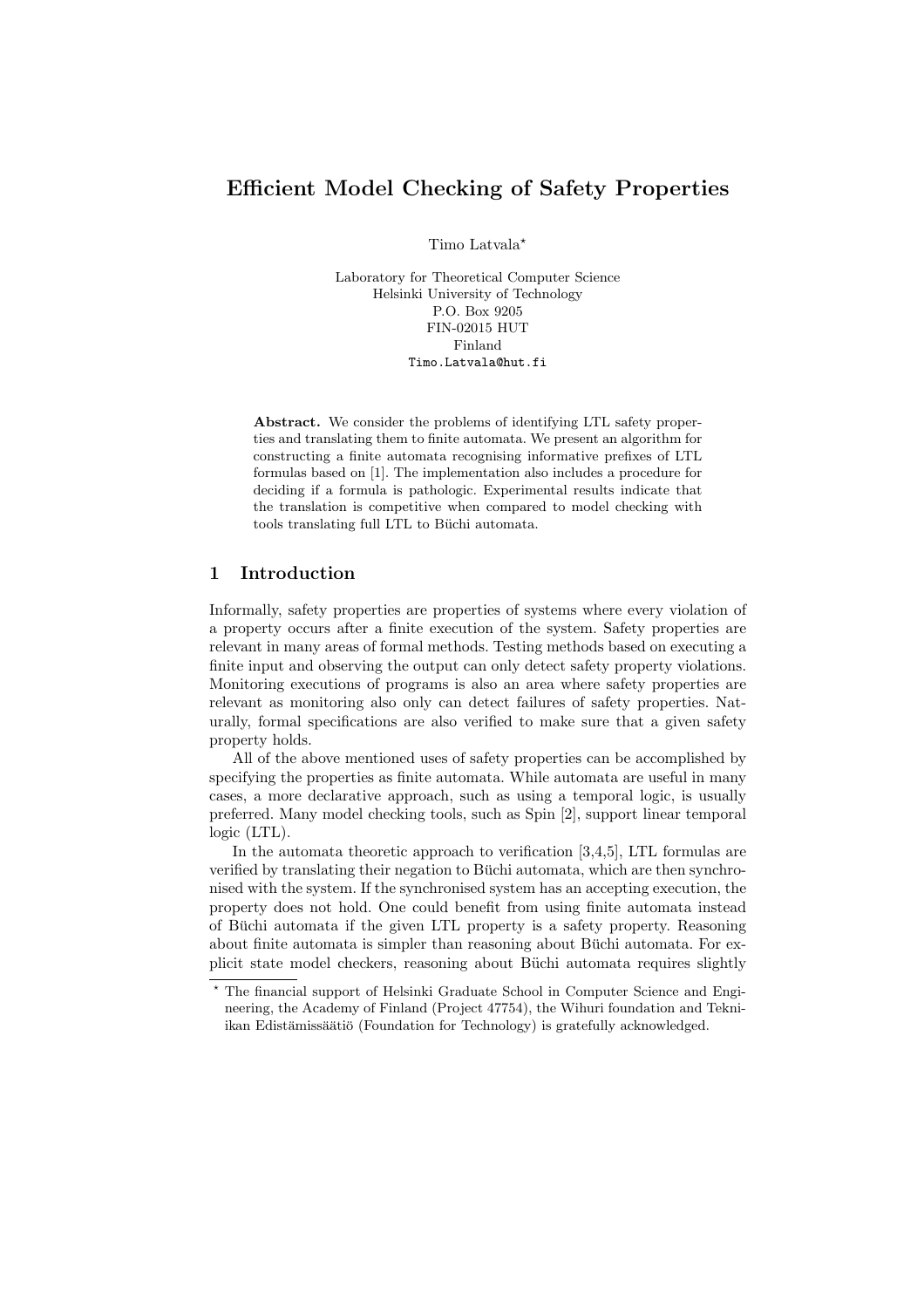more complicated algorithms. In the symbolic context, emptiness checking with BDDs is in practice significantly slower than simple reachability [6]. For model checkers based on net unfoldings, such as [7], handling safety is much easier than full LTL [8].

Unfortunately, there are some complexity related challenges in translating LTL formulas to finite automata. A finite automaton specifying [eve](#page-14-0)ry finite violation of a LTL safety property can be [d](#page-14-0)oubly exponential in the size of the formula [[1\].](#page-14-0) Formulas, for which every failing computation has an informative bad prefix, or alternatively called the non-pathological formulas, have singly exponential finite automata recognising their finite violations [1]. Deciding if an LTL formula is pathologic is a PSPACE-complete problem [1]. Pathological LTL formulas [ar](#page-13-0)e not needed for expressiveness, as a pathological formula always can be expressed with an equivalent non-pathological one [1].

We present an efficient translation algorithm from LTL s[afe](#page-13-0)ty properties to finite automata based on [1]. The resulting finite automat[a c](#page-13-0)an be used by explicit state model checkers and they can be fairly easily adapted to partial order semantics methods too [8]. The translation has been i[mp](#page-13-0)lemented in a tool and is experimentally evaluated. Experiments show that our approach is competitive and can result in significa[nt](#page-13-0) gains when used. We have also implemented a decision procedure to decide if an LTL formula is pathologic. To our knowledge, this is the first time an [im](#page-14-0)plementation for checking if a formula is pathologic has been evaluated.

Other authors have also considered the problem of model checking of LTL safety properties. Kupferman and Vardi [1] present many complexity theoretical results and an algorithm on which the algorithm presented in this paper is based on. Some of the results are generalisations of results by Sistla [9]. Geilen [10] presents a tableau algorithm which essentially is a forward direction version of the algorithm of Kupferman and Vardi, whic[h i](#page-13-0)s described in the backward direction. Model checking safety properties expressed using past temporal operators has been considered at least by [11,12].

The rest of this paper is structured as follows. Section 2 introduces the necessary theory. In Sect. 3 we present our translation from LTL to finite automata. We also discuss the relevant complexity issues. Section 4 covers issues related to implementation and the exp[erimen](#page-14-0)ts are presented in Sect. 5. Finally, in Sect. 6 we discuss some implications of the results and consider avenues for further research.

## 2 Preliminaries

This section introduces the necessary theory and introduces some notations presented in [1].

Let  $w = \sigma_0 \sigma_1 \sigma_2 \ldots \in \Sigma^{\omega}$  be an infinite word over the finite alphabet  $\Sigma$ . We denote the *i*:th position of the word by  $w(i) = \sigma_i$  and the suffix  $\sigma_i \sigma_{i+1} \dots$  is denoted by  $w^i$ . We use the same notations for finite words and other sequences. Infinite w[ord](#page-13-0)s can be accepted by automata on infinite words. A  $B\ddot{u}chi$  automa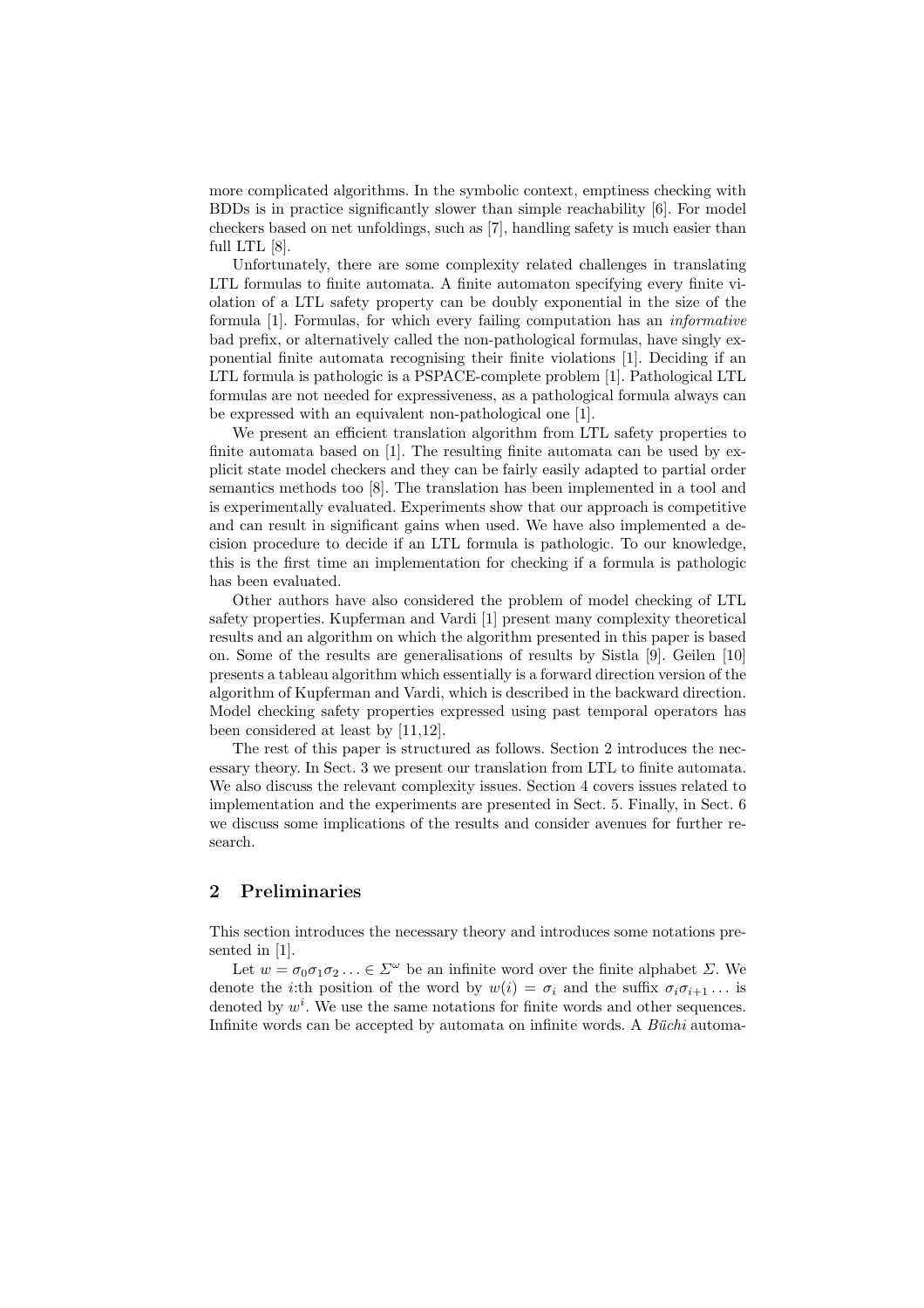ton is a tuple  $\mathcal{A} = \langle \Sigma, Q, \delta, Q_0, F \rangle$ , where  $\Sigma$  is the *alphabet*, Q is a finite set of states,  $\delta \subseteq Q \times \Sigma \times Q$  is the transition relation,  $Q_0 \subseteq Q$  the set of initial states, and  $F \subseteq Q$  is a set of final states. A run of the automaton A on a word  $w \in \Sigma^{\omega}$  is a mapping  $\rho : \mathbb{N} \to Q$  such that  $\rho(0) \in Q_0$  and  $(\rho(i), \sigma_i, \rho(i+1)) \in \delta$ for all  $i \geq 0$ . We use  $\inf(\rho)$  to denote the set of states occurring infinitely often in the run. A word w is accepted if it has a run  $\rho$  such that  $inf(\rho) \cap F \neq \emptyset$ . Finite automata differ from Büchi automata only in the acceptance condition. An automaton on finite words accepts a finite word  $w = \sigma_0 \sigma_1 \dots \sigma_n \in \Sigma^*$  if it has a run  $\rho$  on w such that  $\rho(n+1) \in F$ . The set of words accepted by an automaton A, its language, is denoted  $\mathcal{L}(\mathcal{A})$ . Deciding if  $\mathcal{L}(\mathcal{A}) = \emptyset$  is referred to as doing an emptiness check.

Let  $L \subset \Sigma^{\omega}$  be a language on infinite words over an alphabet  $\Sigma$ . We say that a finite word  $x \in \Sigma^*$  is a *bad prefix* for language L, if for every  $y \in \Sigma^\omega$  we have that  $x \cdot y \notin L$ . Given a language L, if all  $w \in \Sigma^{\omega} \setminus L$  have a bad prefix we call L a safety language. We denote the set of bad prefixes of a language  $L$  by  $pref(L)$ .

### 2.1 LTL

The syntax of LTL consists of atomic propositions, the normal boolean connectives, and temporal operators. Let AP be a set of atomic propositions. Wellformed formulae of LTL are constructed in the following way:

- true, false and every  $p \in AP$  are well-formed formulae
- If  $\psi$  and  $\varphi$  are well-formed formulae, then so are  $\psi \wedge \varphi$ ,  $\psi \vee \varphi$ ,  $\psi U \varphi$ ,  $\psi V \varphi$ ,  $\neg \varphi$  and  $X\varphi$ .

LTL is interpreted over infinite sequences of atomic propositions, i.e. infinite words in  $(2^{AP})^{\omega}$ . A model (or word)  $\pi = \sigma_0 \sigma_1 \sigma_2 \ldots$ , where  $\sigma_i \subseteq AP$ , is a mapping  $\pi : \mathbb{N} \to 2^{AP}$ . By  $\pi^i$  we denote the suffix  $\pi^i = \sigma_i \sigma_{i+1} \sigma_{i+2} \ldots$  and  $\pi_i$  denotes the prefix  $\pi_i = \sigma_0 \sigma_1 \dots \sigma_i$ . For an LTL formula  $\psi$  and a model  $\pi$ , we write  $\pi^i \models \psi$ , "the suffix  $\pi^i$  is a model of  $\psi$ ". The semantics of the models relation  $\models$  is defined inductively in the following way.

- For all  $\pi^i$  we have that  $\pi^i \models$  **true** and  $\pi^i \not\models$  **false.**
- For atomic propositions  $p \in AP$ ,  $\pi^i \models p$  iff  $p \in \sigma_i$
- $-\pi^i \models \psi_1 \vee \psi_2$  iff  $\pi^i \models \psi_1$  or  $\pi^i \models \psi_2$ .
- $-\pi^i \models \psi_1 \wedge \psi_2$  iff  $\pi^i \models \psi_1$  and  $\pi^i \models \psi_2$ .
- $\pi^i \models X \psi \text{ iff } \pi^{i+1} \models \psi.$
- $\pi^i \models \neg \psi \text{ iff } \pi^i \not\models \psi.$
- $-\pi^i \models \psi_1 U \psi_2$  iff there exists  $k \geq i$  such that  $\pi^k \models \psi_2$  and for all  $i \leq j < k$  $\pi^j \models \psi_1.$
- $-\pi^i \models \psi_1 V \psi_2$  iff for all  $k \geq i$ , if  $\pi^k \not\models \psi_2$ , then there is  $i \leq j < k$  such that  $\pi^j \models \psi_1.$

Usually we do not write  $\pi^0 \models \psi$  but simply  $\pi \models \psi$ . Other commonly used abbreviations are  $\mathbf{F}\psi = \mathbf{true} U \psi$ ,  $\mathbf{G}\psi = \mathbf{false} V \psi$ , and the normal abbreviations for the boolean connectives  $\Rightarrow$ ,  $\Leftrightarrow$ . LTL formulas which are in positive normal form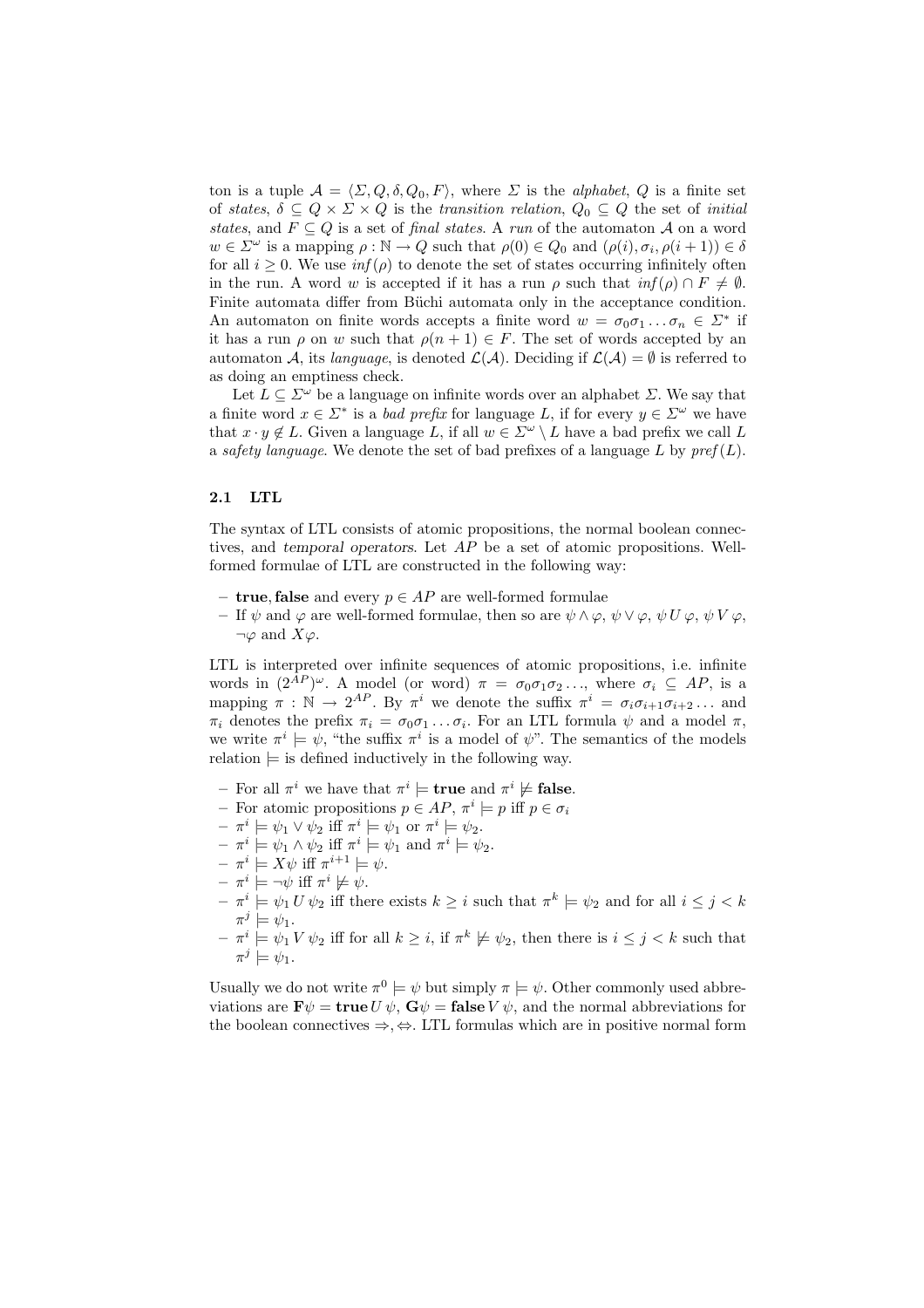(PNF) only have negations in front of atomic propositions. Any LTL formula can be rewritten into PNF using the duality between U and V. We use  $cl(\psi)$  to denote the set of subformulas of  $\psi$ . The size of a formula, denoted  $|\psi|$ , is defined as the cardinality of  $cl(\psi)$ .

An LTL formula  $\psi$  specifies a language  $\mathcal{L}(\psi) = {\pi | \pi \models \psi}$ . We say that an LTL formula is a safety formula if its language is a safety language.

## 3 Model Checking LTL Safety Properties

In the automata theoretic approach to LTL model checking the negation of the LTL specification is translated into a Büchi automaton  $\mathcal{A}_{\neg \psi}$ . The system is then viewed as an automaton and synchronised with the property automaton. If the property holds, the language of the synchronised automaton is empty.

Our goal is to construct a finite automaton which detects the bad prefixes for  $\mathcal{L}(\psi)$ . The resulting finite automata can be used e.g. for model checking, real-time monitoring [12] or as a specification for testing [13]. In the context of model checking treating safety as a special case has some benefits. One benefit is that fairness need not be taken into account, if we know we are dealing with a safety specification. Another benefit is that reasoning about finite automata is simpler. For instance, [dea](#page-14-0)ling with finite automata is muc[h s](#page-14-0)imple than dealing with Büchi automata for model checkers based on net unfoldings [7]. For explicit state model checkers the algorithm for checking emptiness of Büchi is slightly more complicated than checking the emptiness for a finite automaton. When model checking with finite automata, we do not need to proceed in a depth-first order. Instead, we can e.g. apply a heuristic and do a best-first se[arc](#page-14-0)h to possibly obtain shorter counterexamples.

There are two major obstacles to using finite automata for LTL safety formulas. First of all, we must be able recognise safety formulas. This problem is unfortunately PSPACE-complete in the size of the formula [9]. A partial solution to this is that Sistla [9] has introduced a syntactic fragment of LTL which can only express safety properties. The fragment includes all LTL formulas which in PNF only contain the temporal operators  $V$  and  $X$ . The second problem is that translating an LTL safety formula to a finite automaton i[s h](#page-14-0)ard in the general case. The worst case [com](#page-14-0)plexity of an automaton for  $pref(\mathcal{L}(\psi))$  is doubly exponential in the size of  $\psi$  [1]. It turns out, however, that for well behaved formulas a singly exponential automaton is possible [1]. The notion of a well behaved formula is formalised through informativeness.

### 3.1 Informativenes[s](#page-13-0)

We consider LTL formulae in positive normal [fo](#page-13-0)rm, i.e. formulas where only the atomic propositions can be negated. The notion of informativeness tries formalise when a bad prefix for the formula can demonstrate completely why the formula failed. Let  $\psi$  be an LTL formula and  $\pi$  a finite computation  $\pi = \sigma_0 \sigma_1 \dots \sigma_n$ . The computation  $\pi$  is informative for  $\psi$  iff there exists a mapping  $L: \{0, \ldots, n+1\} \rightarrow$  $2^{cl(\neg \psi)}$  such that the following conditions hold: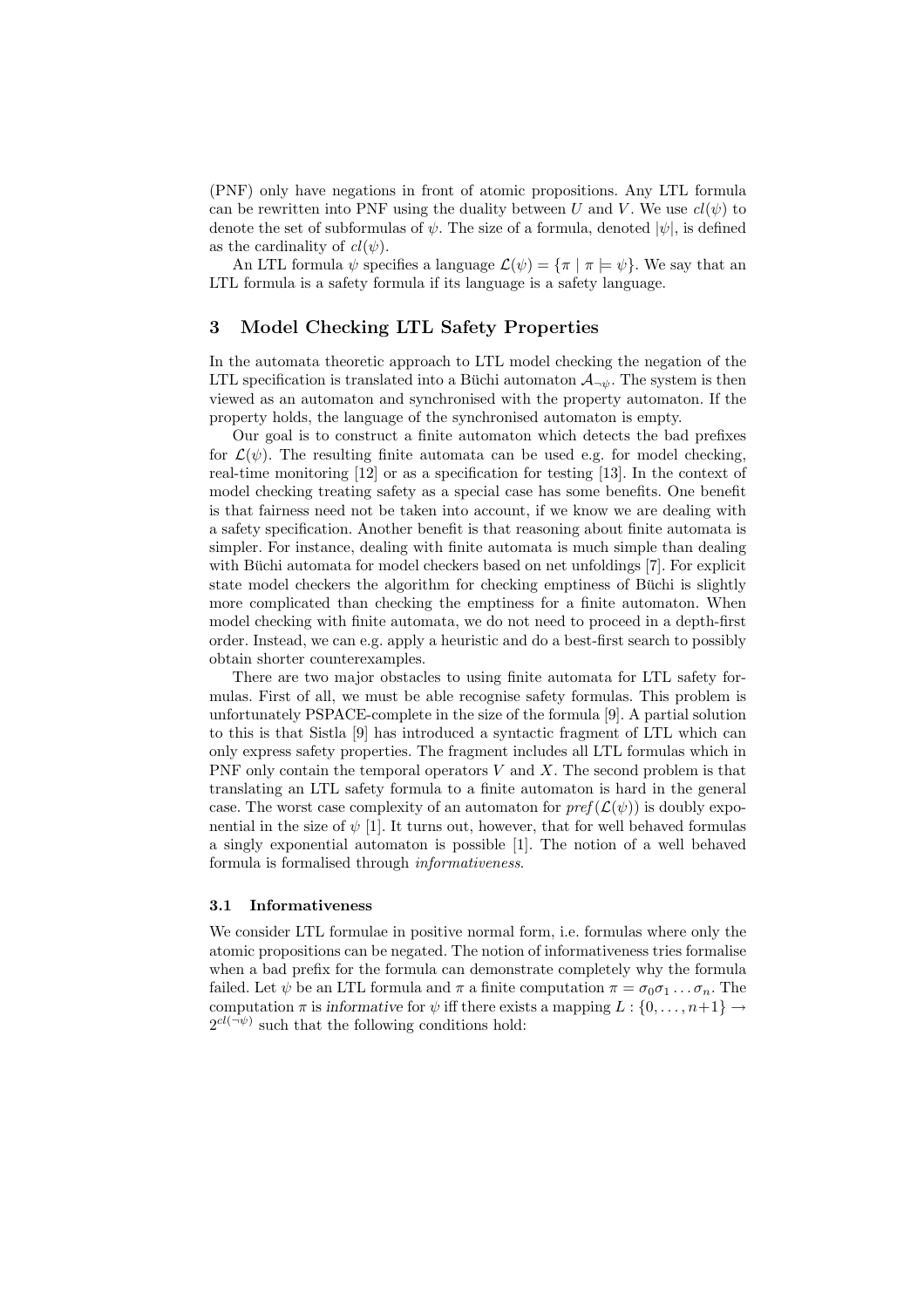- $\neg \psi \in L(0),$
- $L(n+1)$  is empty, and
- for all  $0 \leq i \leq n$  and  $\varphi \in L(i)$ , the following hold.
	- If  $\varphi$  is a propositional assertion, it is satisfied by  $\sigma_i$ .
	- If  $\varphi = \varphi_1 \vee \varphi_2$  then  $\varphi_1 \in L(i)$  or  $\varphi_2 \in L(i)$ .
	- If  $\varphi = \varphi_1 \wedge \varphi_2$  then  $\varphi_1 \in L(i)$  and  $\varphi_2 \in L(i)$ .
	- If  $\varphi = X\varphi_1$ , then  $\varphi_1 \in L(i+1)$ .
	- If  $\varphi = \varphi_1 U \varphi_2$  then  $\varphi_2 \in L(i)$  or  $[\varphi_1 \in L(i)$  and  $\varphi_1 U \varphi_2 \in L(i+1)]$ .
	- If  $\varphi = \varphi_1 V \varphi_2$  then  $\varphi_2 \in L(i)$  and  $[\varphi_1 \in L(i)$  or  $\varphi_1 V \varphi_2 \in L(i+1)]$ .

If  $\pi$  is informative for  $\psi$ , the mapping L is called the witness for  $\neg \psi$  in  $\pi$ . Using the notion of informativeness, safety formulae can be classified into three different categories [1].

- A safety formula  $\psi$  is intentionally safe iff all the bad prefixes for  $\psi$  are informative.
- $-$  A safety formula  $\psi$  is accidentally safe iff every computation that violates  $\psi$ has an informati[ve](#page-13-0) prefix. The formula  $\psi$  can in other words have bad prefixes which are not informative. Every computation is, however, guaranteed to have at least one informative prefix.
- $-$  A safety formula  $\psi$  is pathologically safe if there is a computation that violates  $\psi$  and has no informative bad prefix.

Accidentally safe and pathologically safe formulas always contain redundancy. It is, however, an open problem if there are feasible ways to remove these redundancies. As previously mentioned, it is possible to construct a singly exponential finite automaton which detects all informative prefixes of a formula. This means that as long as the given formula is not pathologic, using this construct will return a correct result if used in model checking. For pathologic formulas we must either remove the redundancy, do model checking with a Büchi automaton, or use a doubly exponential construct.

Deciding if an LTL formula  $\psi$  is pathologic is a PSPACE-complete problem in the size of the formula [1]. The problem can be decided in the following way. It is possible to construct an alternating Büchi automaton  $\mathcal{A}_{\psi}^{true}$  with a linear number of states in  $|\psi|$  which accepts exactly all computations which have informative prefixes [1]. We can also construct an alternating Büchi automaton  $\mathcal{A}_{\neg \psi}$  where  $\mathcal{L}(\mathcal{A}) = \mathcal{L}(\psi)$  [5]. Pat[ho](#page-13-0)logic formulas have violating computations which are not informative. Thus, a formula is not pathologic if every computation that satisfies  $\neg \psi$  is accepted by  $\mathcal{A}_{\neg \psi}^{true}$  This can be verified by checking the containment of  $\mathcal{L}(\mathcal{A}_{\neg\psi})$  in  $\mathcal{L}(\mathcal{A}_{\neg\psi}^{true})$ . The above check has the nice property that if  $\psi$  is not a safety fo[rm](#page-14-0)ula it will automatically rejected as pathological. Thus, in our intended application there is no need for a separate check if  $\psi$  is a safety formula.

### 3.2 Translation Algorithm

The finite automaton for informative prefixes of Kupferman and Vardi [1] is suboptimal for explicit model checkers. It will almost always have a state for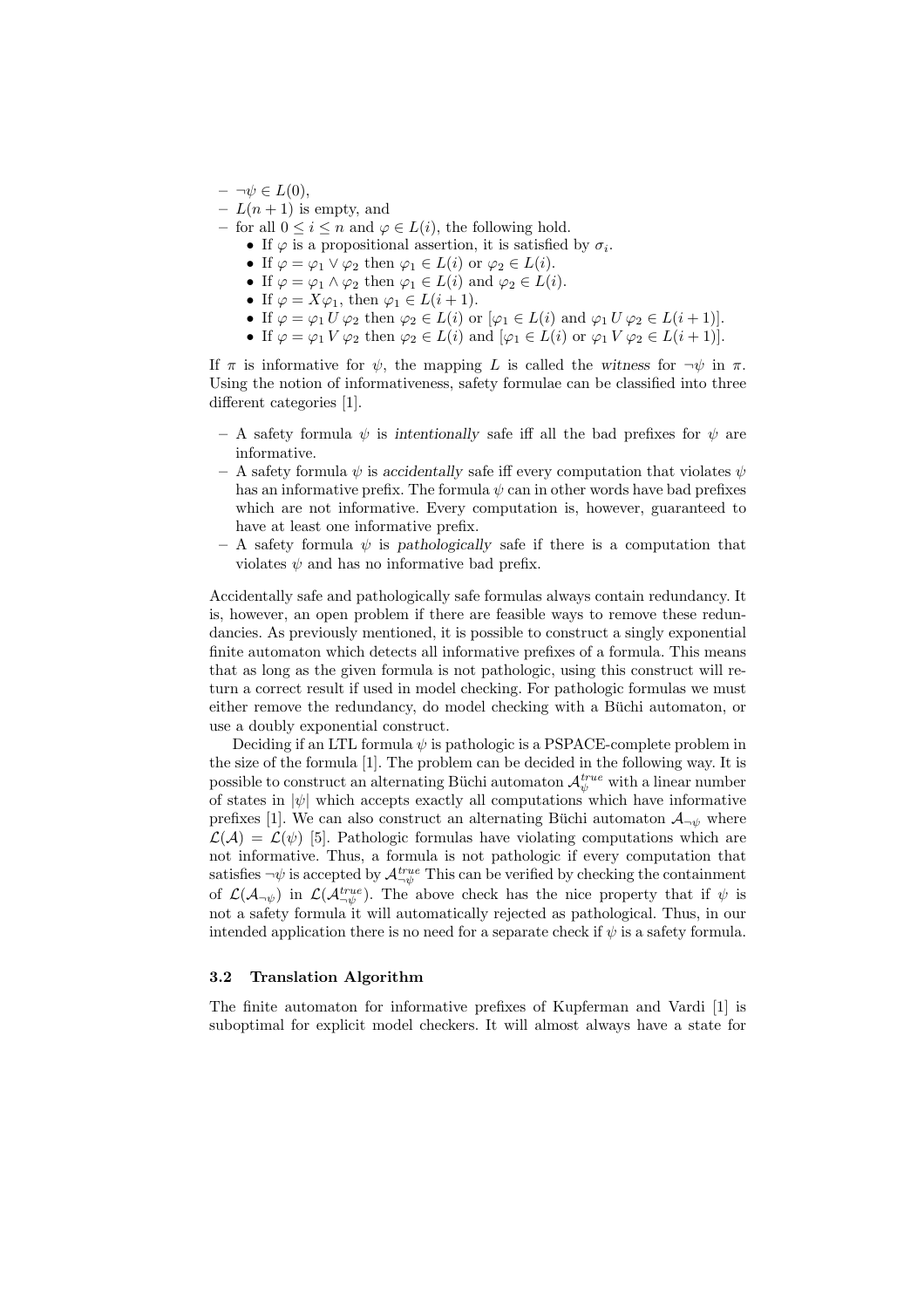every subset of  $cl(\psi)$ . While Geilen's procedure [10] is not as inefficient, it will still produce big automata. A more efficient construction will only consider some subsets. We define the restricted closure  $rel(\psi)$  of a formula  $\psi$  as the smallest set with the following properties.

- All temporal subfor[mula](#page-14-0)s  $\varphi \in cl(\psi)$ , i.e. formulas with a temporal operator at the root of their parse tree, belong to  $rcl(\psi)$ .
- If a formula  $X\varphi$  belongs to  $rel(\psi)$  then  $\varphi \in rel(\psi)$ .
- If no other rule applies, then the top-level formula  $\psi$  belongs to  $rel(\psi)$ .

The restricted closure defines which sets of subformulas must be considered when constructing a finite automaton for an LTL formula. Temporal subformulas must belong to the restricted closure because they refer to other than the current state. There are two special cases when other formulas are also included. The first case is the immediate subformula of a next-operator. In this case the subformula must be kept to ensure that it will be true in the next state. The second case is when  $\psi$  is a propositional expression when the reason is that  $rel(\psi)$  cannot be empty, because this will result in an automaton with no states.

Let S be a subset of  $cl(\psi)$ . We define  $sat(\psi, S)$  in the following way:

- $sat(true, S) = true$
- $sat(false, S) = false$
- $sat(\psi, S) =$  true if  $\psi \in S$ .
- $-\psi = \psi_1 \vee \psi_2$ :  $sat(\psi, S) = \text{true}$  if  $sat(\psi_1, S)$  or  $sat(\psi_2, S)$ .
- $-\psi = \psi_1 \wedge \psi_2$ :  $sat(\psi, S) = \text{true}$  if  $sat(\psi_1, S)$  and  $sat(\psi_2, S)$ .
- Otherwise  $sat(\psi, S)$  = false

We can now present our algorithm, which is an optimisation of the construction presented in [1]. The algorithm as it is presented here will produce an automaton where there are many transitions from one state to another state. In an implementation these arcs would of course be joined to conserve memory. Note that the loop over  $rel(\psi)$  must be done in some increasing subformula order for the algorithm to [fu](#page-13-0)nction correctly.

Input: A formula  $\psi$  in positive normal form. Output: A finite automaton  $\mathcal{A} = \langle \Sigma, Q, \delta, Q_0, F \rangle$ . **proc** translate( $\psi$ )  $F := \{\emptyset\};\ \Sigma := 2^{\stackrel{\cdot}{AP}};$  $Q := X := F;$ while( $X \neq \emptyset$ ) do S :="some set in X";  $X := X \setminus \{S\}$ for each  $\sigma \in 2^{AP}$  do  $S' := \sigma;$ for each  $\varphi \in rel(\psi)$  do switch( $\varphi$ ) begin case  $\varphi = \psi_1 \vee \psi_2$ : if  $(sat(\psi_1, S') \text{ or } sat(\psi_2, S'))$  then  $S' := S' \cup {\varphi}$ ; case  $\varphi = \psi_1 \wedge \psi_2$ :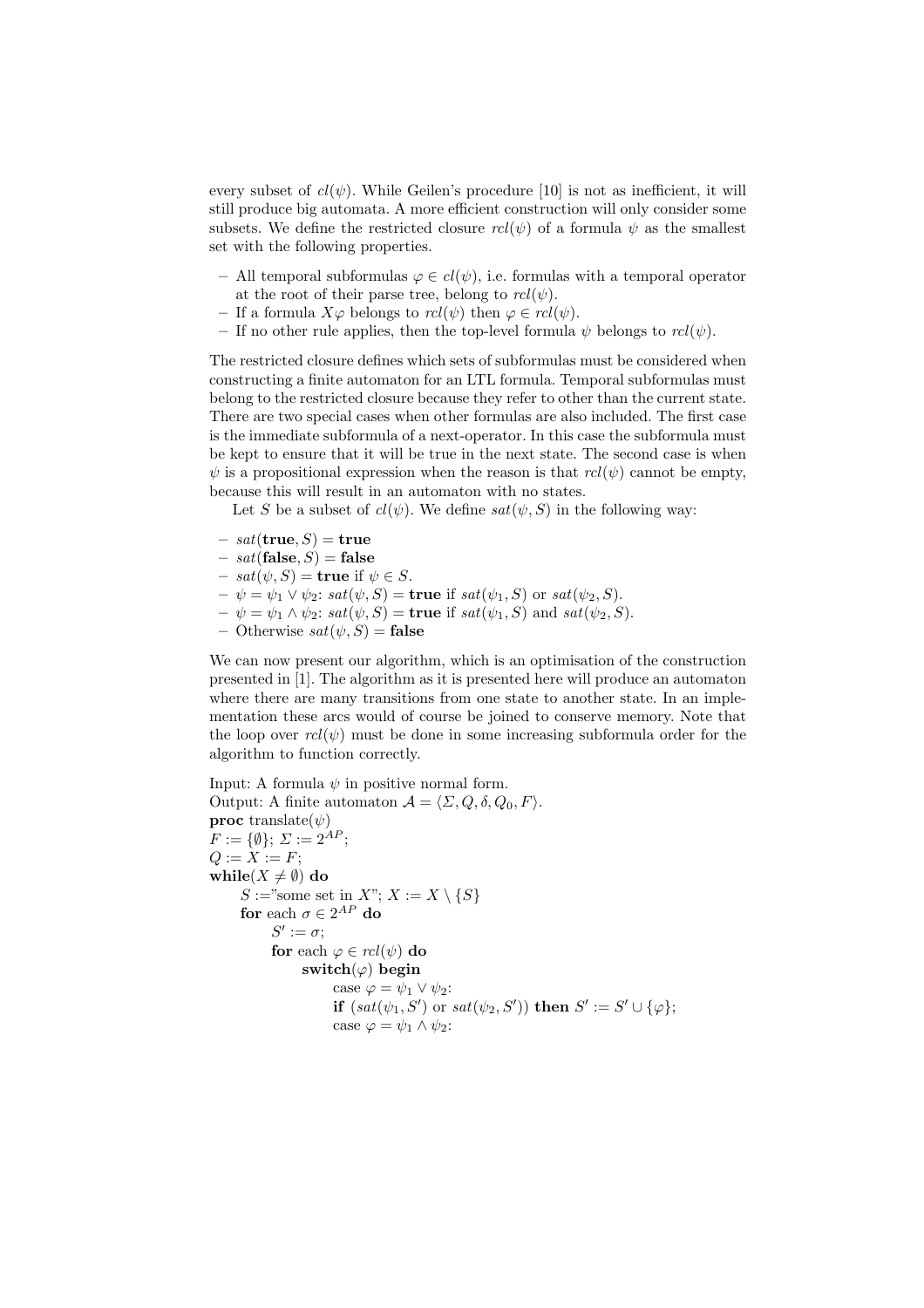```
if (sat(\psi_1, S') and sat(\psi_2, S') then S' := S' \cup {\varphi};
                           case \varphi = X\psi_1:
                            if (\psi_1 \in S) then S' := S' \cup {\varphi};
                           case \varphi = \psi_1 U \psi_2:
                            if (sat(\psi_2, S')) or (sat(\psi_1, S')) and \varphi \in S) then S' := S' \cup {\varphi};
                           case \varphi = \psi_1 V \psi_2:
                            if (sat(\psi_2, S') and (sat(\psi_1, S') or \varphi \in S)) then S' := S' \cup {\varphi};
                    end
                     if \sigma \notin rel(\psi) then S' := S' \setminus {\sigma};od
              \textbf{if}(sat(\psi,S')) \textbf{ then } Q_0 := Q_0 \cup \{S'\};\delta = \delta \cup \{ (S', \sigma, S) \};X := X \cup \{S'\}; Q := Q \cup \{S'\}od
od
```
The resulting non-deterministic automaton can easily be determinised. Although this can theoretically result in an exponential blow up, according to our experiments this does not usually occur. The deterministic automaton is, in fact, in most cases smaller than the original.

The correctness of the algorithm is quite easy to justify using the same arguments as Kupferman and Vardi [1]. There is technical report which considers these questions in more depth [14].

**Theorem 1.** [14] Given an LTL formula  $\psi$ , the algorithm translate( $\psi$ ) constructs a finite automaton which a[cce](#page-13-0)pts exactly the informative prefixes of  $\neg \psi$ .

The theoretical bound achieve[d b](#page-14-0)y our algorithm is in most cases better than the ones presen[ted](#page-14-0) in [1,10].

**Theorem 2.** [14] The number states of the automaton is bounded by  $2^{rel(\psi)}$ .

For LTL formulas without the next-operator the bound is equal to  $max(2^{tf(\psi)}, 2)$ , w[he](#page-13-0)re  $tf(\psi)$  denotes the [te](#page-14-0)mporal subformulas of  $\psi$ . If the next-operator is included the bou[nd i](#page-14-0)s equal to  $2^{cl(\psi)}$ .

## 4 Implementation

We have implemented the optimised translation algorithm for safety LTL formulae and also the check for determining if a formula is pathologic.

The implementation is BDD-based. BDDs are used to represent sets of formulas efficiently. Especially the translation algorithm heavily employs manipulation of sets, which can easily be implemented with BDDs. However, BDDs can also incur a certain overhead making the algorithm slower in some cases compared to algorithms using simpler set representations.

The tool, scheck, has been implemented using ANSI  $C++$  and it should compile on most platforms where a C++-compiler supporting templates is available.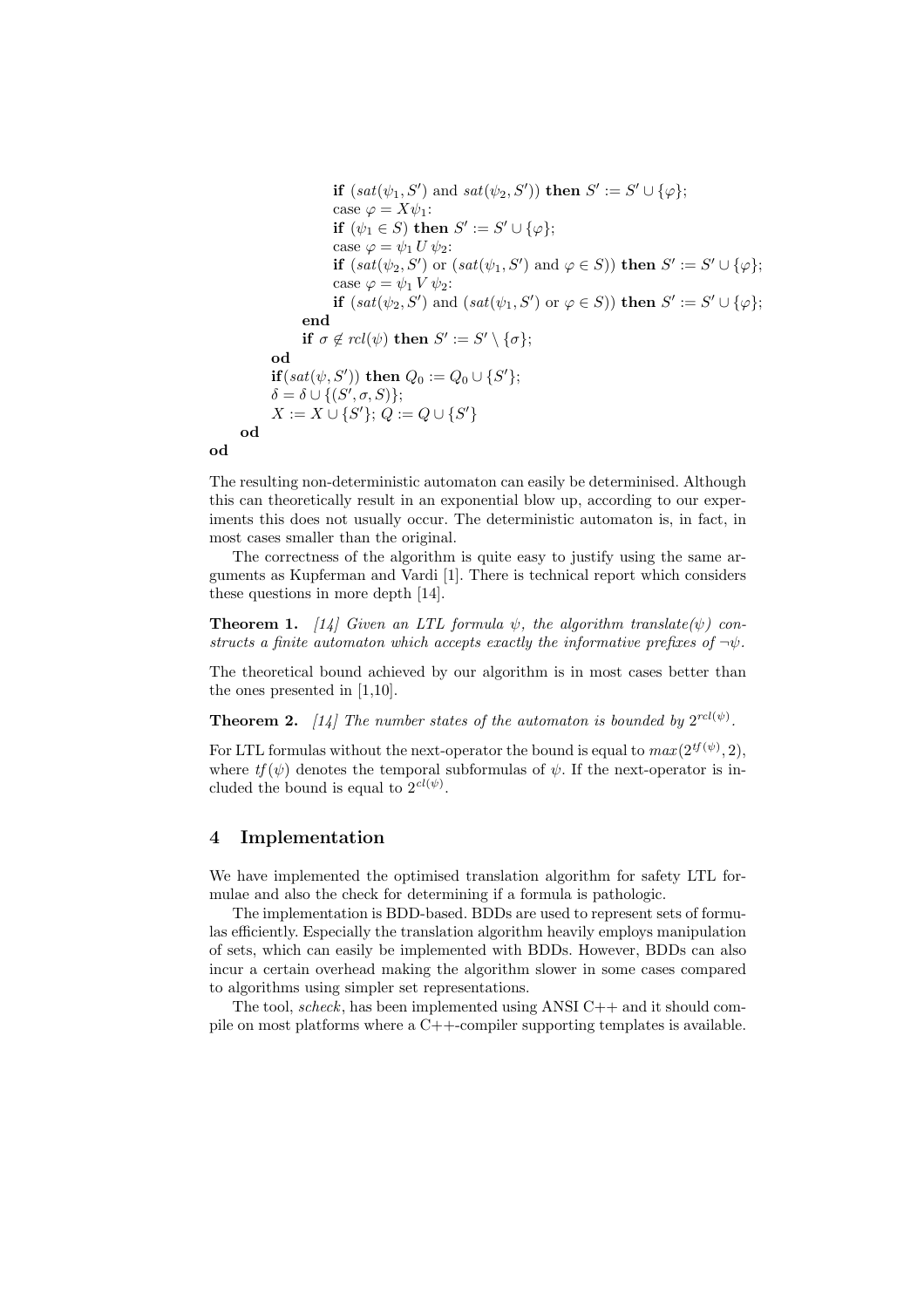It is available online from http://www.tcs.hut.fi/~{}timo/scheck under the terms of the GNU general public license (GPL). It easy to use scheck with Spin. scheck uses the neverclaim facility together with "-DSAFETY" and a failing assertion to stop Spin when a counterexample has been found.

The implementation [of the translation algorithm is split into four](http://www.tcs.hut.fi/~{ }timo/scheck) separate stages. The first stage simply parses the input formula and transforms it into positive normal form. Optionally it can also perform some simple checks such as check for syntactic safety of the formula. The next stage builds a symbolic transition relation characterising the given formula. The third stage optionally performs some automata theoretic transformations, such as determinisation of the automaton. The fourth and the last stage outputs the automaton to the desired file or stream.

The basic idea of the second stage is to construct a symbolic transition relation which adheres to the translation rules given in the previous section. Symbolic reachability analysis is used to construct the automaton. To represent the states,  $2*N$  BDD variables are reserved, where N is the number of subformulas, i.e.  $|cl(\psi)| = N$ . One variable describes if the subformula belongs to the current state and one variable is for the next state. By using quantification it is easy remove state bits not in  $rcl(\psi)$ .

The third stage of the translation is an optional determinisation of the automaton. Early experiments showed that in almost all cases determinisation makes the automaton smaller. A deterministic automaton also has shorter model checking times, because it causes less branching in the product automaton. See the section on experiments for more details. If the automata are to be used for monitoring executions of software, determinisation is mandatory. Alternatively the determinisation can be performed on-the-fly while monitoring. Before the third stage, the automaton is converted to an explicit representation. Determinisation is easier when the automaton is in an explicit form. The arcs are still represented as BDDs since this allows easy manipulation of the arcs. Because we allow boolean expression on the arcs of the automaton, determinisation is somewhat more complicated than the usual algorithms for determinising an automaton.

The last stage of the translation outputs the automaton to a file or a stream. Here, the only challenge is to output the arc labelling, represented as BDDs, succinctly using  $\land$ ,  $\lor$  and negation in front of the propositions.

#### 4.1 Checking Pathologic Safety

Implementing, a check for if a formula is pathologic involves implementing an emptiness check for the intersection of two automata. Recall that an LTL formula  $\psi$  is pathologic iff  $\mathcal{L}(\mathcal{A}_{\neg\psi}) \nsubseteq \mathcal{L}(\mathcal{A}_{\neg\psi}^{true})$ . This is equivalent to that  $\mathcal{L}(\mathcal{A}_{\neg\psi} \times$  $\bar{\mathcal{A}}_{\neg \psi}^{true}$   $\neq \emptyset$ .

In our implementation this will involve the following steps when we are given an LTL formula  $\psi$ .

1. Construct a Büchi  $\mathcal{A}_{\neg \psi}$  automaton corresponding to the negation of  $\psi$ .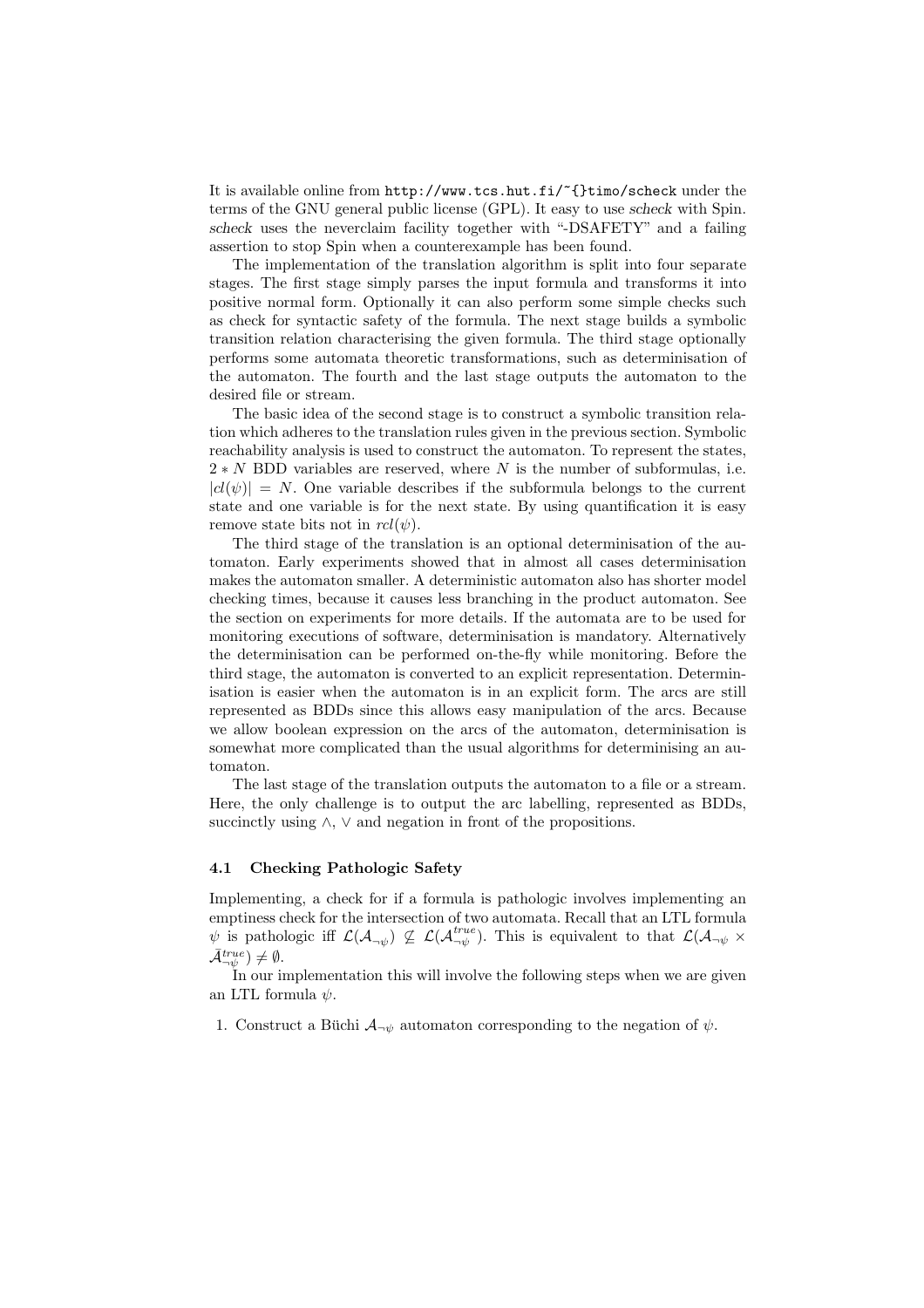- 2. Construct a *deterministic* finite automaton  $\mathcal{B}_{\neg \psi}$ , which accepts all informative bad prefixes of  $\psi$ .
- 3. Interpret  $\mathcal{B}_{\neg \psi}$  as a deterministic Büchi automaton and construct the complement  $\bar{\mathcal{B}}_{\neg \psi}$ .
- 4. Construct the product automaton  $\mathcal{C} = \mathcal{A}_{\neg \psi} \times \mathcal{B}_{\neg \psi}$ .
- 5. Check if  $\mathcal{L}(\mathcal{C}) = \emptyset$ .

The reason we require that  $\mathcal{B}_{\neg \psi}$  is deterministic is that complementing a nondeterministic Büchi automaton is complicated and has an exponential time lower bound [15], while complementing a deterministic Büchi automaton can be done in linear time. The procedure outlined above is not optimal in the complexity theoretical sense but it works quite well when the size of  $\mathcal{B}_{\neg \psi}$  does not explode. An optimal approach could use alternating automata, as outlined in [1].

We [hav](#page-14-0)e presented how all steps can be performed except the complementation of the deterministic Büchi automaton. We follow the presentation Vardi given in his lecture notes [16]. Let  $\mathcal{A} = \langle \Sigma, Q, \delta, s_0, F \rangle$  be a deterministic Buchi automaton. The complement  $\bar{A} = \langle \Sigma, \bar{Q}, \bar{\delta}, \bar{s_0}, \bar{F} \rangle$  can be compute[d w](#page-13-0)ith the following operations.

$$
- \bar{Q} = (Q \times \{0\}) \cup ((Q - F) \times \{1\}),
$$

- $\bar{s_0} = s_0 \times \{0\},\,$  $-\overline{\overline{F}} = (\overline{S} - \overline{F}) \times \{1\}$ , and
- for all states  $q \in Q$  and symbols  $a \in \Sigma$ :

$$
\bar{\delta}((q,0),a) = \begin{cases}\n\{(\delta(q,a),0)\}, & \text{if } \delta(q,a) \in F \\
\{(\delta(q,a),0), (\delta(q,a),1)\}, & \text{if } \delta(q,a) \notin F\n\end{cases}
$$
\n
$$
\bar{\delta}((q,1),a) = \{(\delta(q,a),1)\}, \delta(q,a) \notin F
$$

The size of the complement is at most twice the size of the original automaton.

In the implementation we first compute explicit state representations of  $\mathcal{A}_{\neg \psi}$ and  $\mathcal{B}_{\neg \psi}$ . Next, the deterministic automaton  $\mathcal{B}_{\neg \psi}$  is complemented using the procedure above. Finally the product is computed and an emptiness check is performed using Tarjan's algorithm for finding strongly connected components. The tool has an interface for using an external translator to construct the Büchi automaton  $\mathcal{A}_{\neg \psi}$ , to benefit from more optimised Büchi translators than simple one of the tool.

## 5 Experiments

In order to evaluate the implementation, scheck, we conducted some experiments. Three kinds of experiments were performed. The two first experiments measured the performance of the tool for random formulae, while for the third experiment scheck was interfaced with the model checker Spin to measure performance on practical models. We have collected the models used and other relevant files to a webpage: http://www.tcs.hut.fi/~timo/spin2003.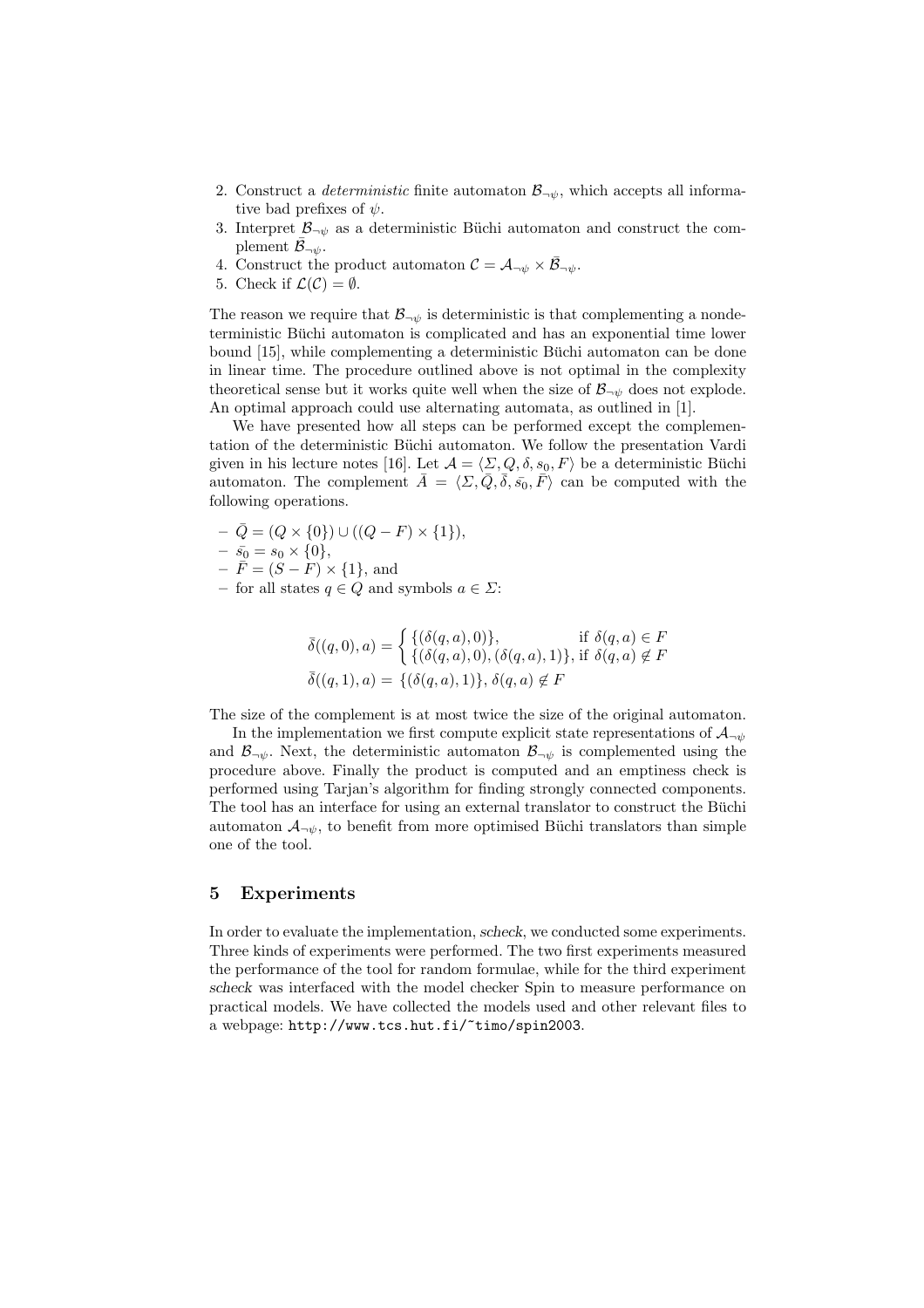We used three LTL to Büchi translators as reference: a state of the art tool by Paul Gastin and Dennis Oddoux [17], the translator packaged with the Spin tool [2], and an efficient implementation of the algorithm described in [18] by Mäkelä, Tauriainen and Rönkkö [19]. In the following we refer to the tool of Gastin and Oddoux as  $ltl12ba$ , to the tool of Mäkelä et al. as  $lbt$  and to the translator of Spin simply as spin. T[he t](#page-14-0)wo first tests were conducted on a with a ma[ch](#page-13-0)ine with a 266 MHz Pentium II processor with 128 MB of memo[ry. T](#page-14-0)he third test was conducted on a m[achi](#page-14-0)ne with a 1 GHz AMD Athlon processor with 1 GB of memory...

For the two first tests which involve random formulae and random statespaces we have used the LTL to Büchi translator test bench by Tauriainen and Heljanko [20]. The tool includes facilities for randomly generating LTL formulae and measuring different statistics such as the size of the generated automaton and generation time.

The first test generates random syntactically safe formulae. Most safety formula enco[unt](#page-14-0)ered in practice will probably be of this form. The idea is to measure how well the tools can cope with typical safety formulae. Statistics measured are the number of states and transitions in the automata produced, the time to generate the automata and the size of the product of a random state space of twenty states and the automaton. The number states and transitions in the generated automaton and generation give an indication of the general performance of the translator while the size of the product statespace is depends on both the size of the generated automaton and the structure of the automaton. Automata which have small product statespaces can potentially at an early stage 'decide' if the current sequence under inspection cannot satisfy the given formula.

We generated one thousand formulas of fixed length between five and 22, three times. For lbt and spin we stopped the generation at 15 because we started to run out of memory. We set scheck to generate deterministic automata, as preliminary experiments indicated that this improved performance. To compare to the other tools we computed the mean  $E(M(proc, L))$  over the three times for each procedure *proc*, formula length  $L$  and measure  $M$ . The ratio of the means  $\frac{E(M(scheck,L))}{E(M(proc,L))}$  have been computed in Figure 1.

When we compare the size of the automatons generated, i.e. number of states and transitions, scheck seems to be very competitive when formulas sizes grow. Especially the procedures based on [18] cannot compete well. When the formulas are short spin and ltl2ba are able to co[mp](#page-10-0)ete, but when the length of the formulas grows, scheck clearly scales better than the other tools. At the time when the measurements were made *scheck* did not check for a "sink state" in its deterministic automata. If the tests [we](#page-14-0)re rerun, scheck would probably narrow down the small lead spin and ltl2ba have in short formulae. Long formulae are not affected as much by the removal of one sink state. Note that in the number of transitions scheck scales even better compared to the other tools. One reason is probably that scheck generates deterministic automata.

Generation time gives a different picture of how well the tools perform. The tools based on [18] have an advantage with short formulae but do not scale as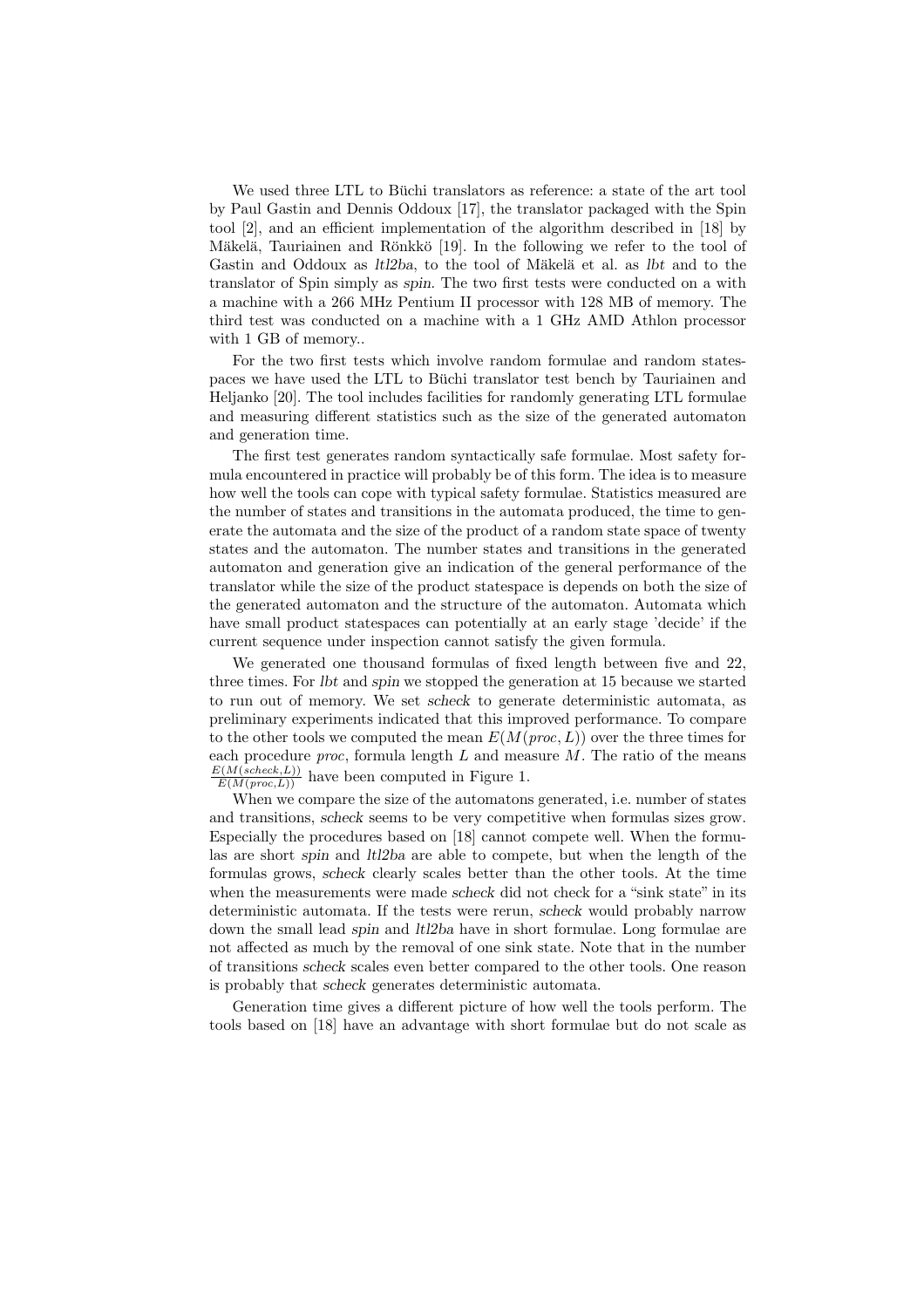<span id="page-10-0"></span>

Fig. 1. Comparison of the tools with syntactically safe formulae.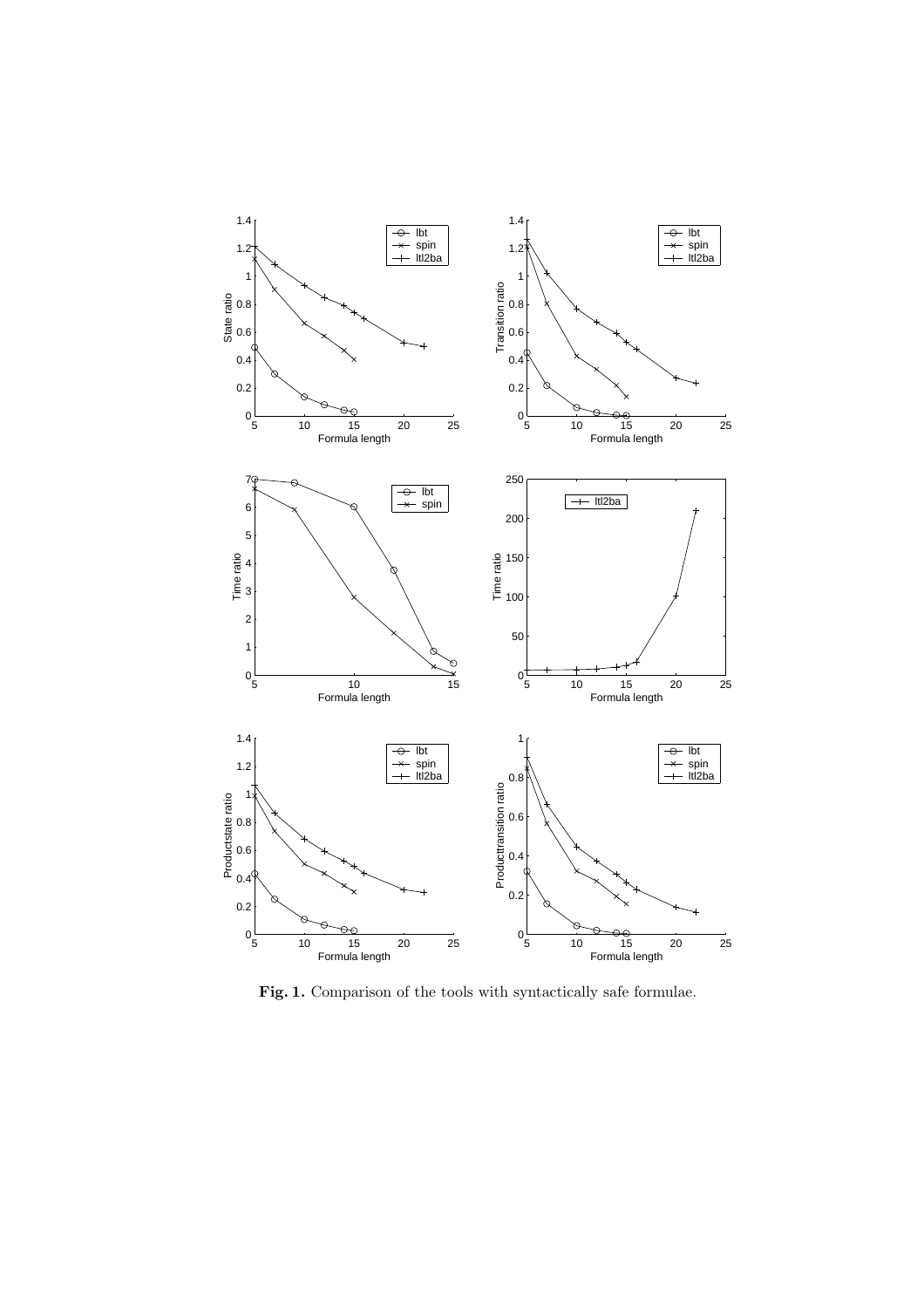well. *ltl2ba* is however much faster than *scheck* in all cases. It scales better and it is faster for short formulae. It is possible that the implementation of scheck using BDDs gives the other tools an competitive advantage.

We expected scheck to have smaller product statespaces, because the automata it generates are deterministic. When the automaton is deterministic, the branching factor should be smaller. The results also confirm this. scheck generates smaller product statespaces than all three other tools.

The second test is in a sense a generalisation of the first. Now we randomly generate any type of LTL formula and use the implemented check for pathologic formulae to see if its a safety formula which can be used in the tests. This test is only performed for scheck, as none of the other tools can check if a formula is pathologic.

One hundred formulas and their negation were generated for each length ranging from five to 22. As can been seen from the first plot, most of the generated pathologic or liveness formulas and the percentage grows when formula length increases. This is of course not surprising as the temporal operators often describing liveness properties are more likely to occur. The generation time for formulas which are not pathologic shows the familiar exponential increase which usually manifests itself sooner or later when solving PSPACE-complete problems. Our suspicion is that why scheck can require exponential time but not generate exponential automata is due to inefficiencies in implementation when using BDDs in *scheck*. One conclusion which is not affected by high rejection ratio of the formulas is that scheck can clearly scale well when identifying pathologic formulas. We refer the interested reader to [14] for more statistics.



Fig. 2. scheck performance for general formulae.

For the third test we use three models of distributed algorithms which all had a parameter, such as the number of processes, which could be increased. We used the model checker Spin, using "-DSAFETY" with scheck and normal LTL model checking with the others, to check a safety property on each model. Because the tool lbt did not have a Spin interface it did not participate in the tests.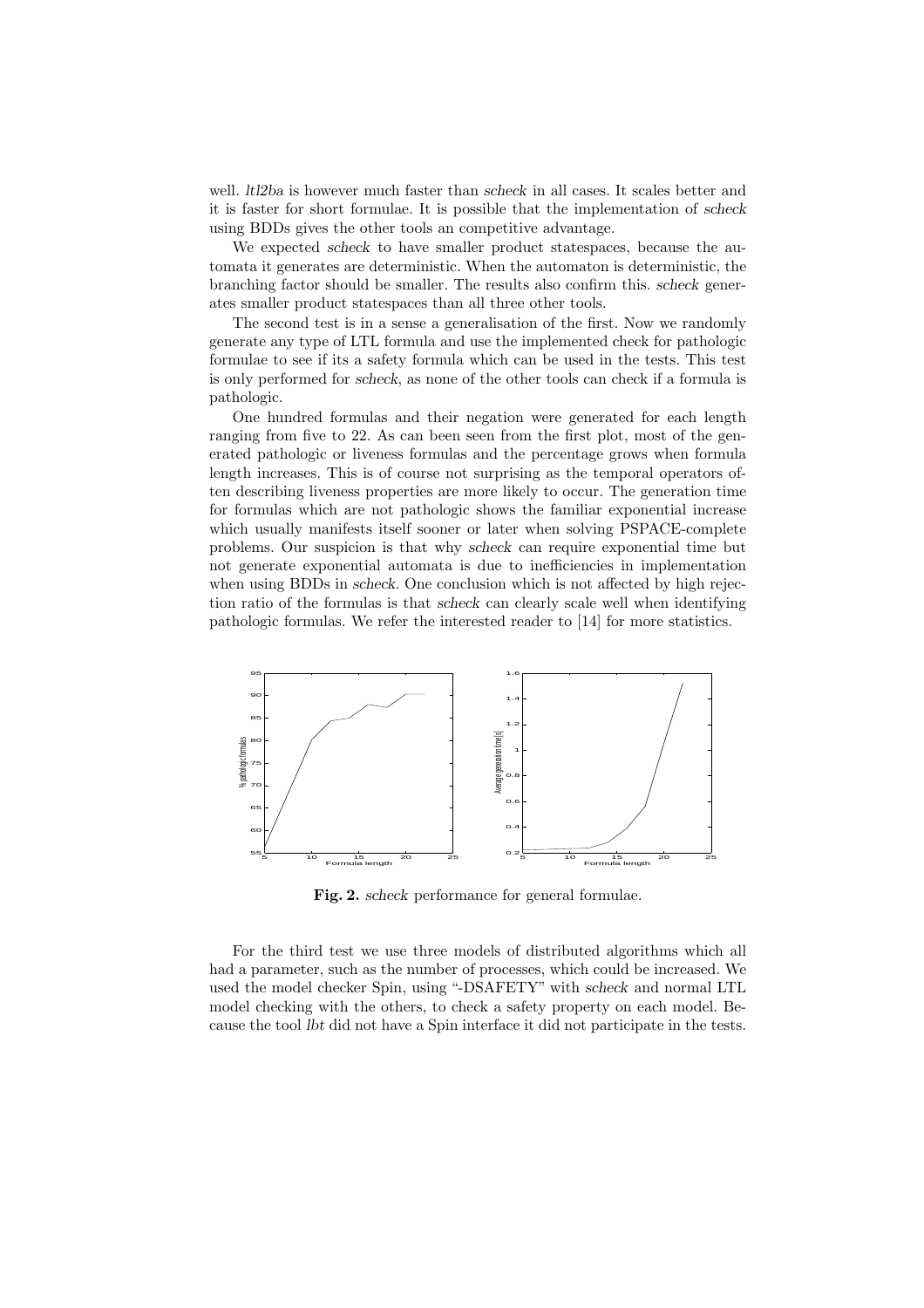The property for the two first models, *peterson* and *sliding* is a property which holds while the property for *erathotenes* does not hold. Additionally, the specification for erathotenes was parametric (the second parameter of the model). The statistics compared are size of the product statespace, which gives an indication of the memory use of the model checker, and the time used for model checking. Table 1 contains the results.

| model                            | scheck  |         |      | spin    |                                                 |        | ltl2ba  |                          |      |
|----------------------------------|---------|---------|------|---------|-------------------------------------------------|--------|---------|--------------------------|------|
|                                  | states  | arcs    | s    | states  | arcs                                            | $t$  s | states  | arcs                     | t[s] |
| peterson(3)                      | 17476   | 32343   | 0.06 | 21792   | 45870                                           | 0.09   | 21792   | 45870                    | 0.09 |
| peterson(4)                      | 3254110 | 709846  | 20.8 |         | 4216030 10315000                                | 37.3   |         | 4216030 10315000         | 37.5 |
| $\overline{\text{sliding}}(1,1)$ | 1307991 | 407238  | 0.9  | 258456  | 890026                                          | 2.2    | 258432  | 890386                   | 2.2  |
| $\text{sliding}(1,2)$            | 518050  | 1670120 | 3.9  | 1027130 | 3604660                                         | 9.8    | 1027120 | 3604410                  | 9.8  |
| sliding(2,1)                     |         |         |      |         | 5447700 18271400 534.7 10794100 39649800 1097.4 |        |         | 10794000 39645700 1097.6 |      |
| erathostenes(50,1)               | 522     | 522     | 0.03 | 522     | 522                                             | 0.03   | 678     | 678                      | 0.03 |
| erathostenes(60,2)               | 324     | 324     | 0.02 | 357958  | 647081                                          | 4.0    | 794322  | 1319710                  | 8.4  |
| erathostenes(70,3)               | 522     | 522     | 0.04 | 2047030 | 4407400                                         | 48.5   | 3110700 | 6474410                  | 76.6 |
| erathostenes(80,4)               | 789     | 7891    | 0.04 |         |                                                 |        |         |                          |      |
| erathostenes(80,5)               | 847     | 847     | 0.04 | ۰       |                                                 |        |         |                          |      |

Table 1. Experiments on practical models. A '-' means out of memory.

It would seem that the advantage of using finite automata for safety properties is very significant when debugging models. The fact that the algorithm can stop immediately when the error has been discovered without completing an infinite loop can result in significant gains. If the property holds the gain is smaller, but still there. It would appear that scheck causes less branching in product statespace. These results are of course preliminary and to get a clearer picture of the situation more tests are required.

## 6 Discussion

The implementation of the translation procedure presented in this work, scheck, produces smaller automata than the state of the art of the LTL to Büchi automata translators. In some cases the difference is exponential, while in other times it is negligible. The resulting product statespaces are also smaller for scheck. This is probably because scheck produces deterministic automata. The fact that determinising would result in much smaller automata came as a pleasant surprise. It is a well-known that determinising a non-deterministic automaton can result in an exponentially larger automaton. Safety properties can be expressed using reverse deterministic automata [1]. Apparently, the succinctness of non-determinism is not needed in the forward direction, when using random formulae. Currently scheck (version 1.0) does not minimise the deterministic automata produced. This would be simple to add but we leave this to further work. Automata generation time was the one area [wh](#page-13-0)ere the results for scheck were disappointing. Although scheck generates the automaton for almost any formula used the tests in a few seconds, this is quite slow compared ltl2ba which in most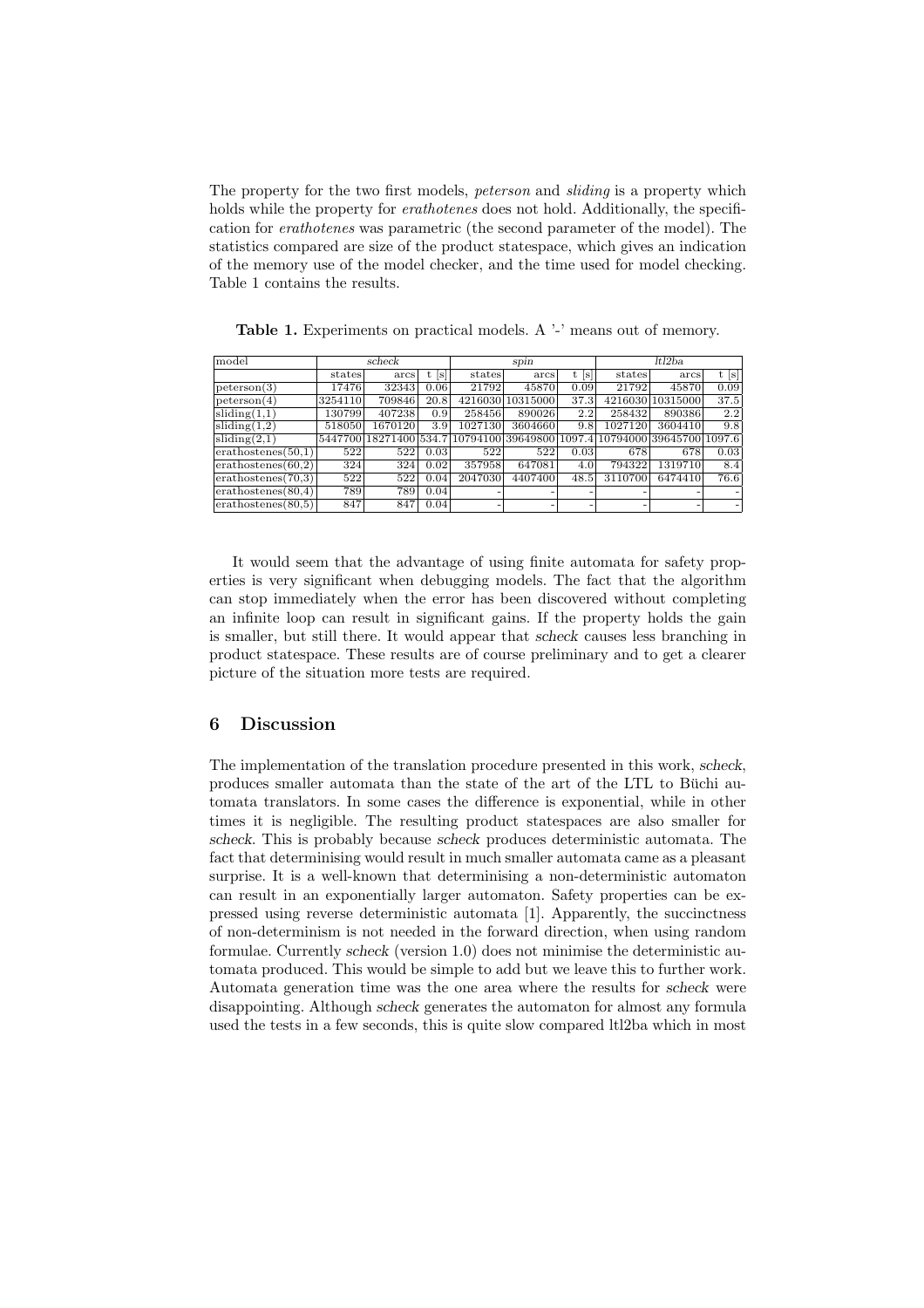<span id="page-13-0"></span>cases would only use a few hundreths of a second. One of the reasons could be that scheck uses BDDs to manage sets, which sometimes can cause overhead. A non-BDD implementation would probably perform better. To produce even smaller automata faster than scheck, another approach is probably required. It would be interesting to see if starting from alternating automata as in [17] could facilitate an efficient translation.

For practical models it would seem that using scheck gives the most gain when debugging models, especially if the properties are complex. The gain will not manifest itself if we are model checking a formula of the form  $\mathbf{G}p$  [as](#page-14-0) most LTL to Büchi automata translators handle this case optimally. More experiments are needed to get a clearer picture of the situation.

In order to be able to benefit from treating safety properties as a special case we must be able to recognise safety formulae. There are two ways in which this can be done. Either we only use the syntactically safe subset of LTL, which is easy to recognise or we implement pathologic checking in the tool. Experiments seem to confirm that pathologic checking is feasible. This means that both options for recognising safety properties are available and can be used. In some cases, as many probably have noticed, it is possible to interpret the Büchi automaton produced by a normal translator as a finite automaton, and use it directly for model checking. This could be confirmed by interpreting the produced finite automaton as the output of scheck and check if it is pathologic. In this way, a normal LTL to Büchi automata translator could in some cases be used to output finite automata. The construction of Geilen [10] has the advantage that it can provably produce correct Buchi and finite automata for informative prefixes with ¨ very small changes.

The results of Geilen [10] indicate that there is tight relationship between the Büchi automata and the finite automat[a fo](#page-14-0)r LTL formulas. In the future it would seem reasonable that a translator tool could produce both small finite automata and small Büchi automata.

scheck is available onli[ne f](#page-14-0)rom http://www.tcs.hut.fi/~timo/scheck and ready to be used with Spin.

## Acknowledgements

The author is grateful to Keijo Heljanko for fruitful discussions and comments on drafts of the paper.

## References

- 1. Kupferman, O., Vardi, M.: Model checking of safety properties. Formal Methods in System Design 19 (2001) 291–314
- 2. Holzmann, G.: The model checker Spin. IEEE Transactions on Software Engineering 23 (1997) 279–295
- 3. Kurshan, R.: Computer-Aided Verification of Coordinating Processes: The Automata-Theoretic Approach. Princeon University Press (1994)